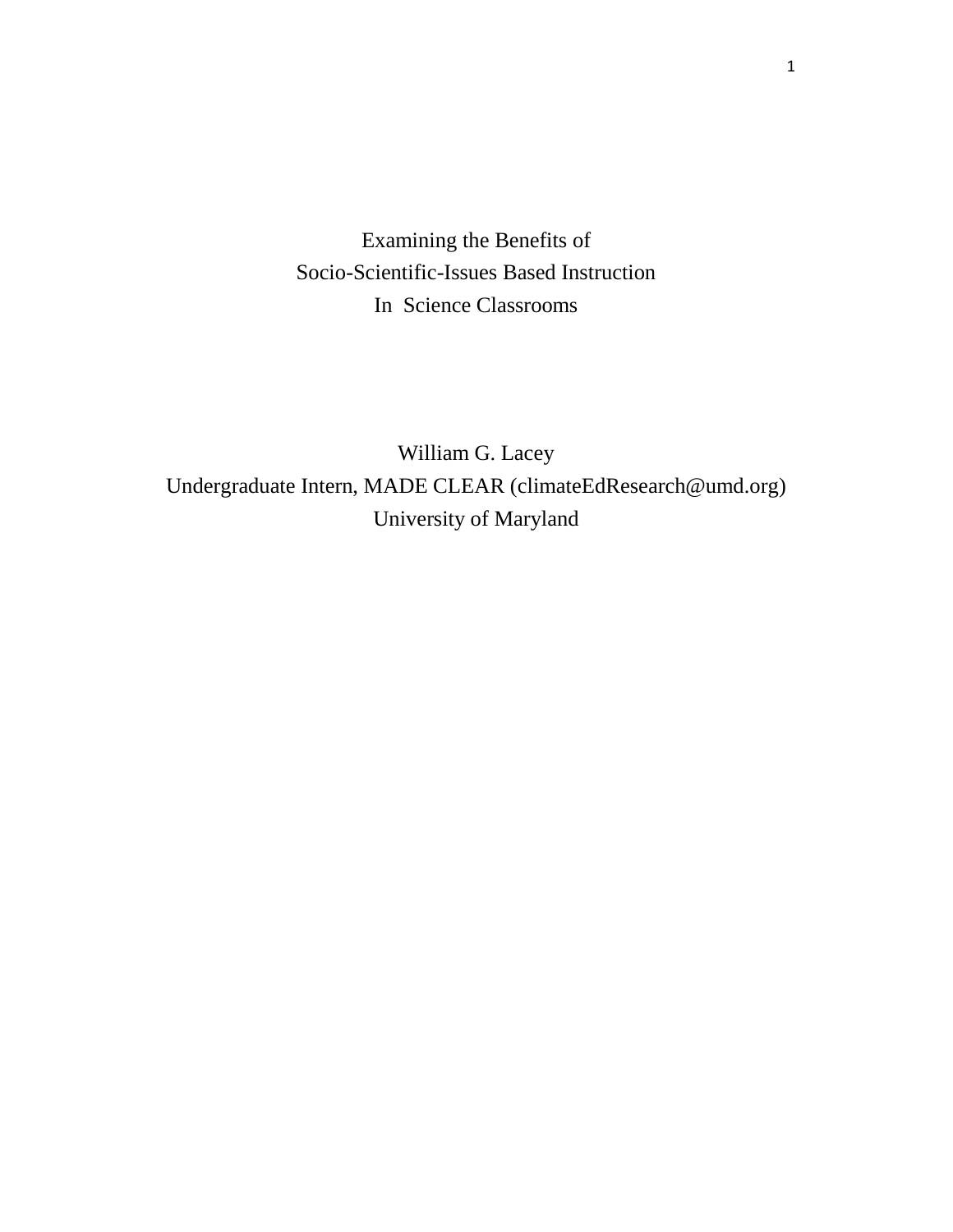# **Abstract**

In today's modern society, with technology and science developing rapidly, issues about scientific topics are recurrent. In general, high school and college-level based science classrooms presently do not teach issue-oriented science. However, in socio-scientific-issues classrooms, students can discuss global social issues that demand scientific knowledge such as climate change. Students can become more scientifically literate when learning in the context of socio-scientific-issues.

# **Introduction**

Instruction in science that aims to be relevant to learners' lives by teaching about issues as compared to traditional instruction that seeks primarily to teach disciplinary knowledge has been the subject of debate in the field of science education in the past four decades. Only recently has the Socio-Science Issues (SSI) initiative been developed and applied in K-12 science curricula as a way to broaden the teaching of science beyond a primary focus on disciplinary knowledge. SSI has found some measure of success in the general science education system, especially in pre-Collegiate education. Despite SSI's success, it has not as yet been fully implemented in all levels of the education system, such as in undergraduate science courses. The purpose of this review paper is to review how socio-scientific-issues curriculums are applied to science classroom practice, and examine key elements of SSI responsible for increasing the quality of science education.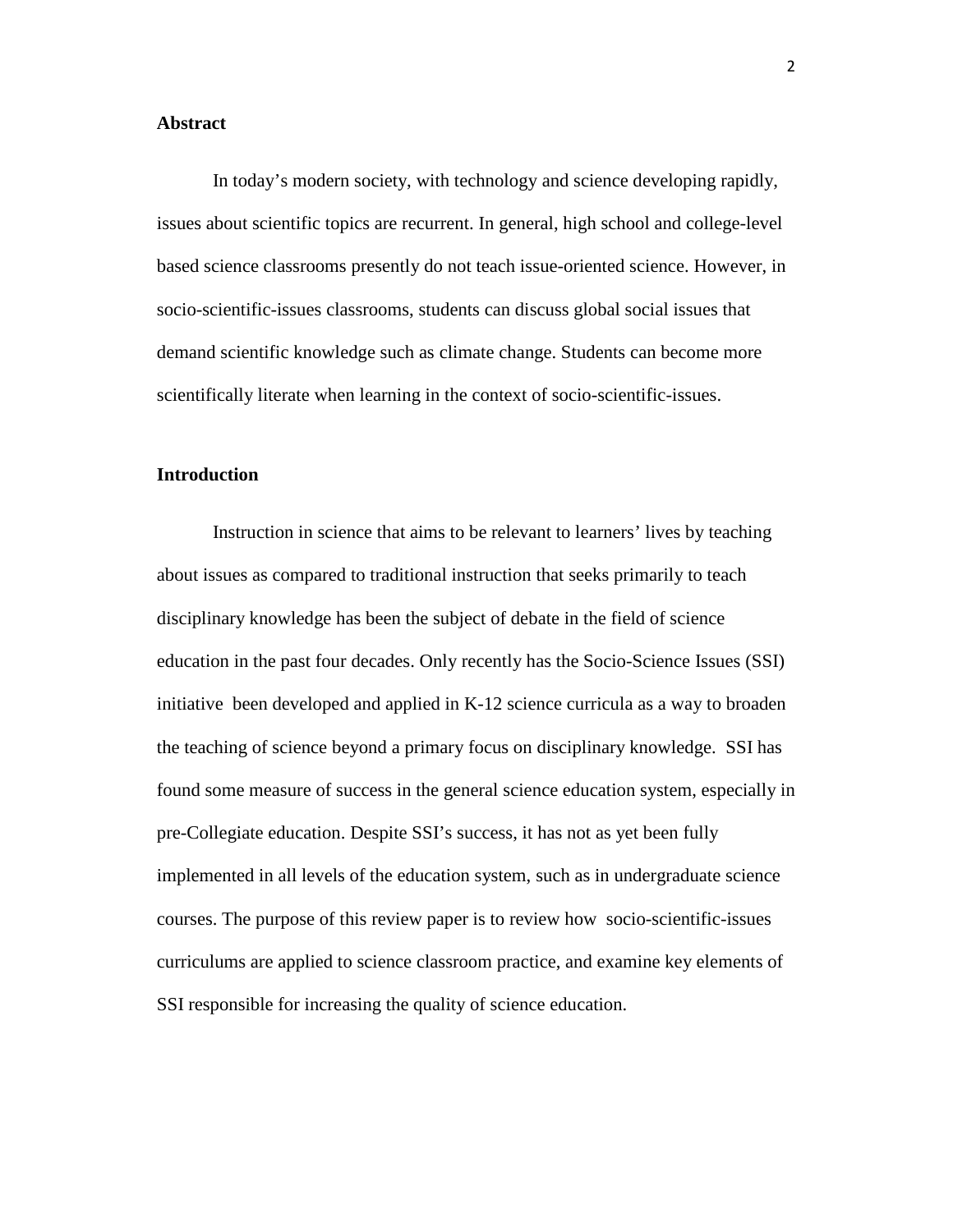# **Background**

SSI is an open-ended procedure to teach science. It places science knowledge within social issues to challenge students to negotiate, resolve, and develop ideal contexts to bridge science content and current socio-experiences of the students. Socio-scientific issues are usually controversial to promote debate amongst the students. However, it has an element that demands a standard of moral reasoning to arrive at decisions regarding possible solutions for the issues. SSI uses these issues to help students develop scientific reasoning to understand scientific information (Nielsen 2008). Zeidler (2004) views SSI as a conceptual model broken down into four elements to understand scientific literacy: "(1) nature of science issues, (2) classroom discourse issues, (3) cultural issues, and (4) case-based issues".



Figure 1. Socioscientific elements of functional scientific literacy.

Figure 1: Zeidler, D.L., Sadler, T.D., Simmons, M.L. (2004). Beyond STS: A Research-Based Framework for Socioscientific Issues Education.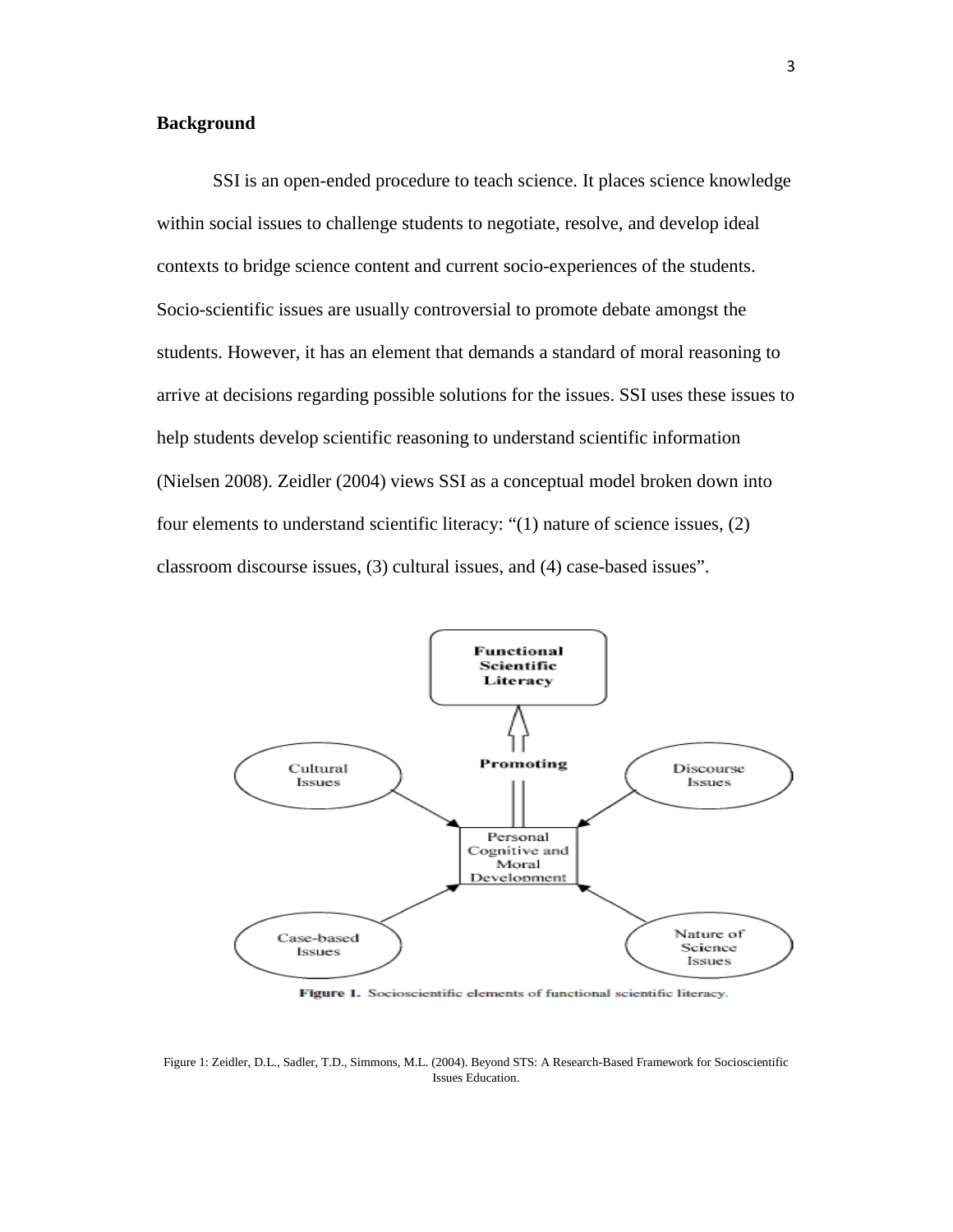#### **Bridging Formal and Informal Education**

Formal education uses traditional-based instruction in a standard school setting where students would learn from a specified curriculum with very little interaction with other sources. Informal education is learning concepts out of a standard school setting where students would learn from a specially made curriculum to expand their conceptualization of the scientific subject. SSI bridges these two types of education by allowing students to research the science content outside of the classroom setting and create arguments to share their knowledge with other students within the classroom setting. It is important to bridge formal and informal education because it has cognitive learning outcomes that can broaden students' knowledge beyond facts and increase awareness in their communities (Storksdiek, Robbins, & Kreisman, 2007). DeWitt (2008) and Storksdieck (2008) states that bridging education is "an extension and improvement of classroom teaching by exposing students to science in hands-on settings and introduce them to real world science".

# **Traditional-Based Instruction Viewed as a Factor in the Declining Performance of Learners in Science Education**

The Organization for Economic Co-operation and Development (OECD) has released global rankings showing America has fallen its top places as leaders in science. Furthermore, the survey shows that America is below OECD average score for science. [see, [http://www.businessinsider.com/pisa-rankings-2013-12\]](http://www.businessinsider.com/pisa-rankings-2013-12). Research have shown that students and up-and-coming professionals in science, technology, engineering, and mathematics (STEM) fields have been losing their competitive edge in science. A main factor that led to the decline of science education is the use of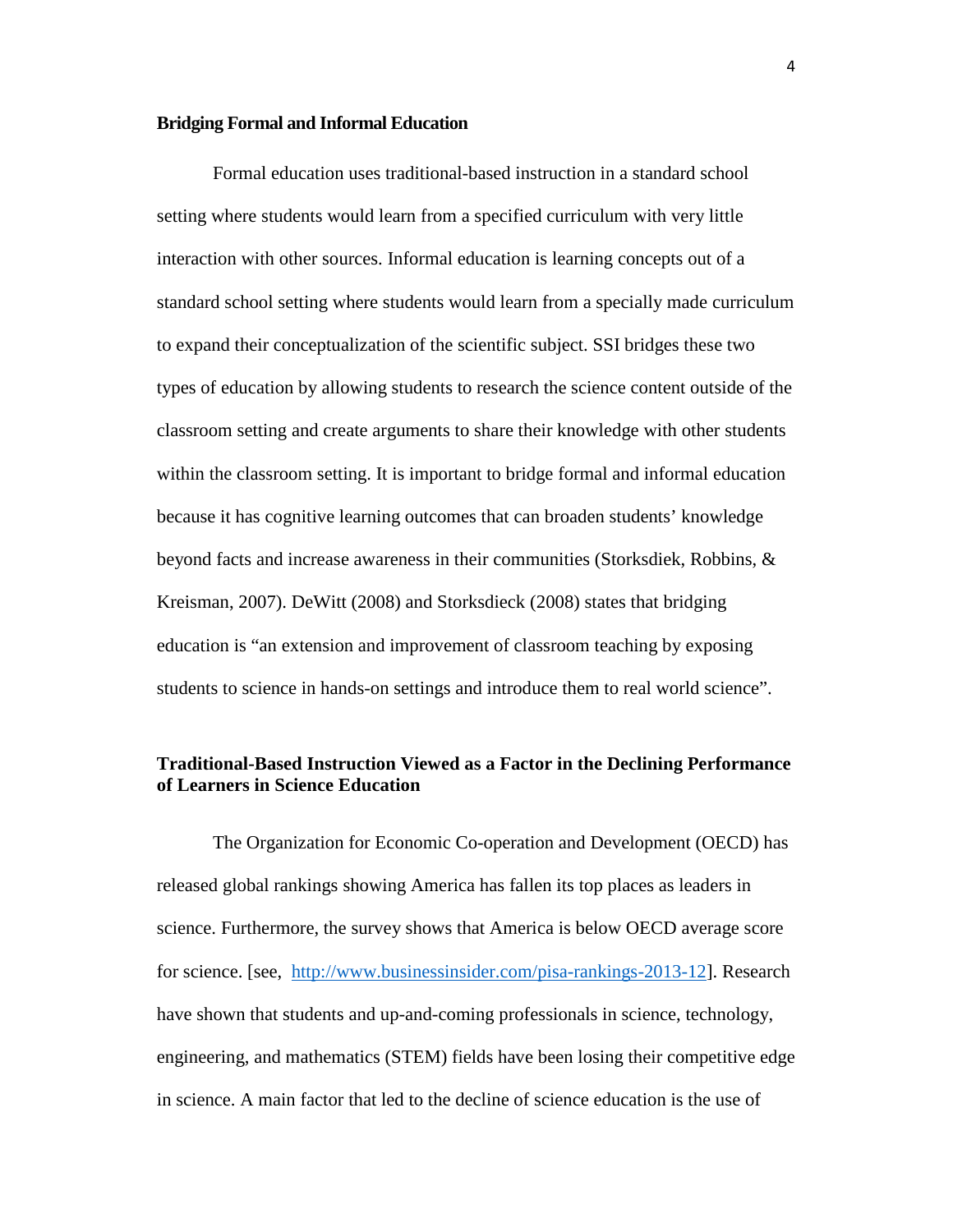traditional-based instruction in classrooms. Because traditional-based instruction does not develop proper cognitive sciences for students, it leads to the lack of professional development. Since higher education systems, define how primary and secondary education systems should be managed, the higher education systems must implement socio-scientific-issues based instruction in their curriculums to change the general education system to increase the quality of science education.

In 1994, Aikenhead stated that traditional-based instruction ."emphasizes the basic facts, skills, and concepts of traditional science...." Research by Yager (1996) concludes, however, that traditional-based instruction leaves students unprepared for scientific issues. Over the past 50 years, traditional-based instruction has become incoherent and underdeveloped and teacher's curriculums has diminished socioscientific material (Yager 1996).

### **Develop Socio-Scientific-Issues Curriculums**

SSI allows flexibility for teachers to be creative as much as they want to meet their needs as well as the students. Ziedler (2014) and Kahn (2014) worked collaboratively to develop a step-by-step lesson plan for SSI: "(1) identify topics, (2) collect resources, (3) introduce topic, (4) prepare students for discussion, (5) pose controversial questions, (6) provide formal instruction, (7) incorporate group activities, (8) provide guidance in evaluating primary and secondary resources, (9) assess knowledge and reasoning".

Furthermore, Ziedler (2014) and Kahn (2014) explained that to implement SSI, teachers must apply key skills and strategies that can promote successful socioscientific-issues curriculum. One strategy is for the teacher to instruct students how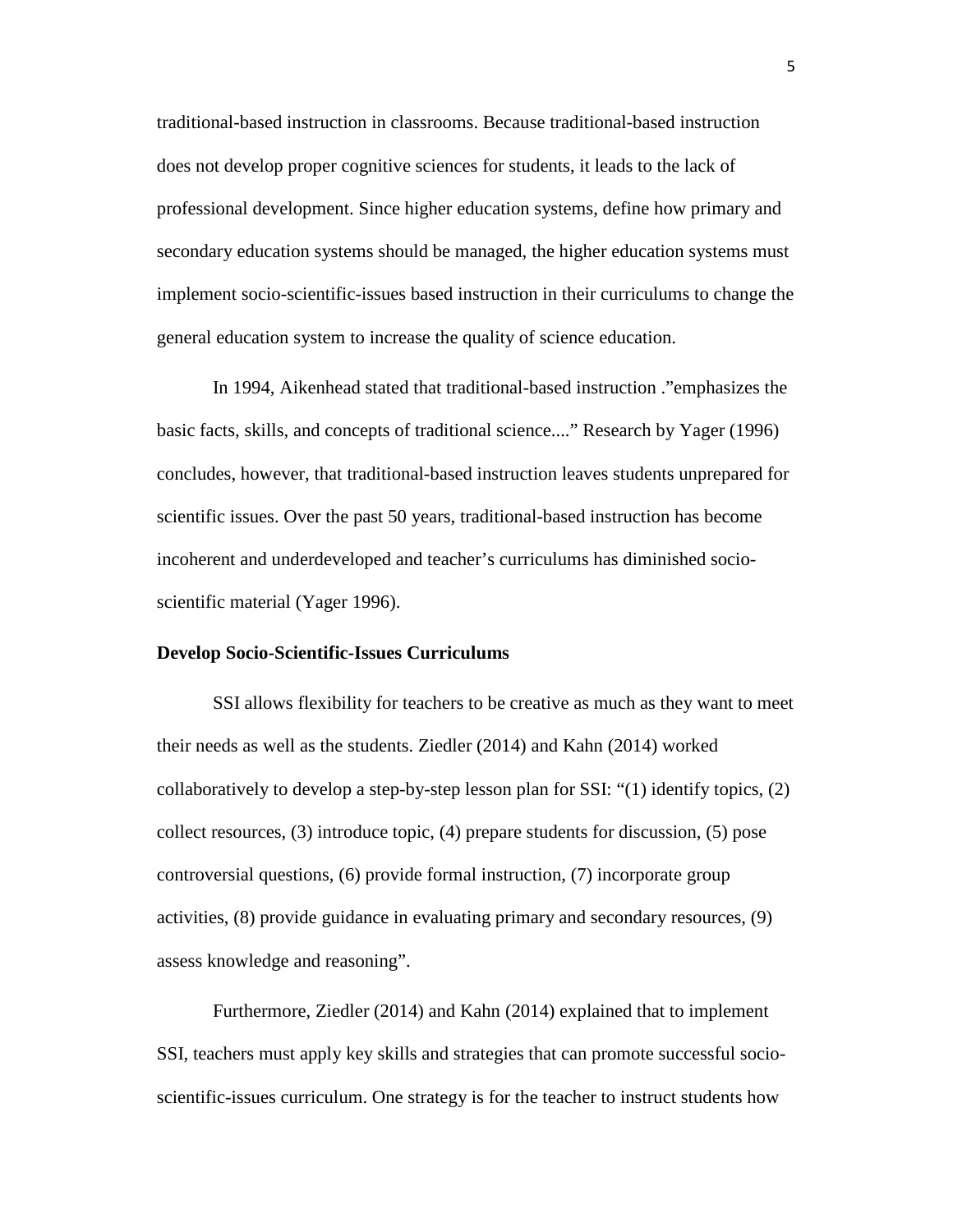to evaluate sources of information regarding a socio-scientific issue. It is extremely important for students to understand their sources are credible, reasonable, and accurate. Another skill for learners to be taught is how to argue scientifically for solutions to a socio-scientific-issue. The socio-scientific issue of climate change would serve as an ideal topic in science classrooms for the application of these two strategies. Climate change is a scientific topic that frequently is represented in the media in conflicting ways, requiring learners to make decisions not only about its validity but also about actions (individual and societal) to take to reduce its impact or adapt to it. And, because students work collaboratively while learning about SSI topics, students develop cooperative skills (Johnson, 2002; Slavin, 1980).

# **Nature of Science**

One main goal for science education is conceptual understanding of science content knowledge. Surprisingly, many students who learn science concepts, have difficulty applying their science knowledge (Sadler, et al 2004). Detterman (1993) and Haskell (2001) both concluded that applying learned science knowledge in new contexts [i.e., lab, lectures, private sectors, etc.] suggests that classroom learning is infrequently practiced in real world situations. This problem is ongoing because science teachers mistakenly assume that only understanding science content is enough for informed decisions regarding socio-scientific issues (Pedretti,1999).

To resolve this problem, research was conducted on SSI with positive results. Based upon the separate research of Zeidler (1984), Fleming (1986), Tytler (2001), and Hogan (2002), they all concluded that students' understanding of social issues has improved their cognitive abilities. In 2011, Callahan, Zeidler, and Orasky created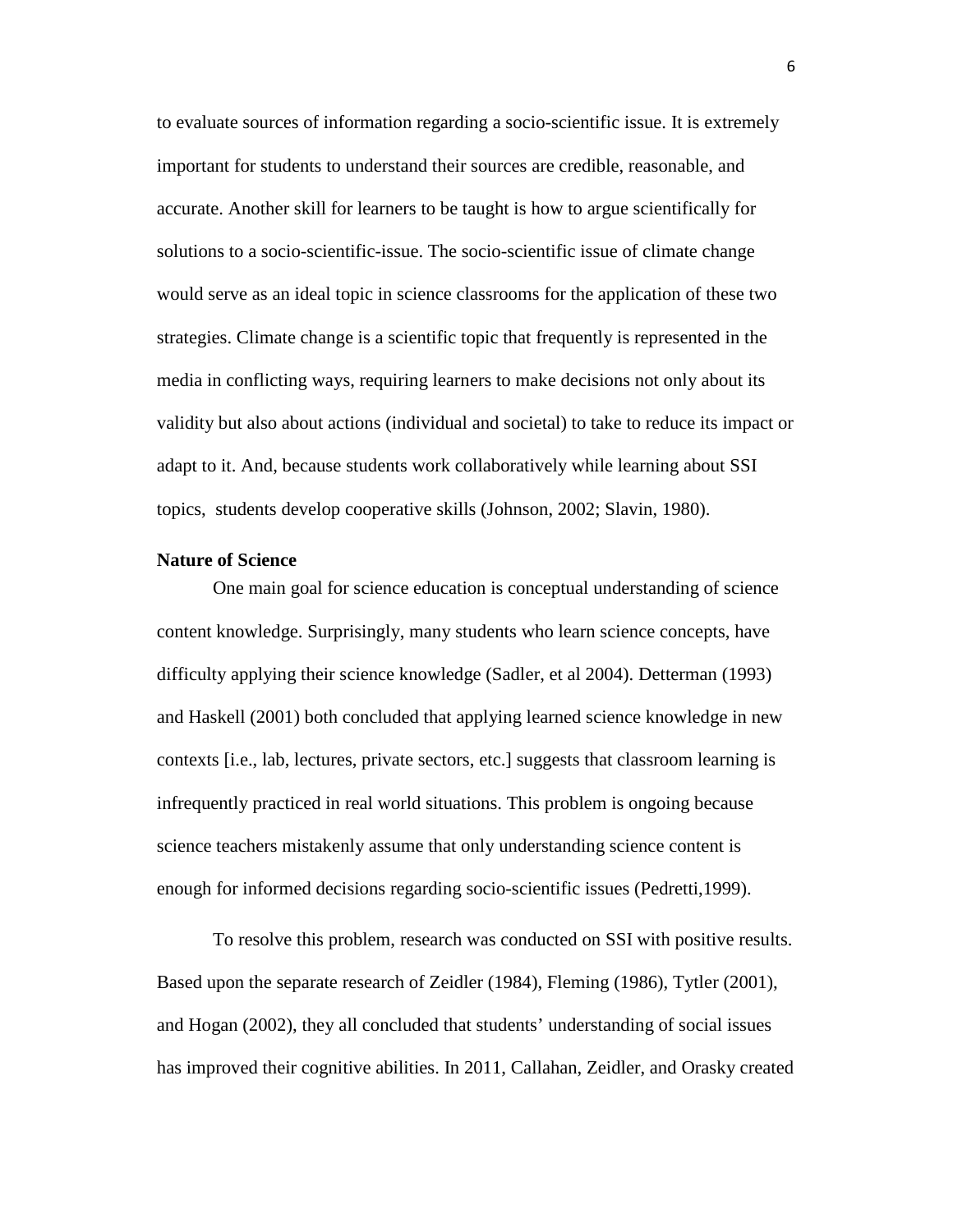a study about implementing SSI within a high school environment and analyzing many elements of the nature of science. The purpose of this study was to see if a SSI curriculum could change high school students' understanding of the nature of science (Callahan, Zeidler, Orasky 2011). As seen in Table 1, the scores under the treatment column from the pretest [before SSI was implemented] are less than those from the posttest [after SSI was implemented]. The researchers determined that students in classes using SSI understood the nature of science better than those who were taught with traditional-based instruction. (Callahan, Zeidler, Orasky 2011).

|                                                  | Pretest    |      |           |      | Posttest   |      |           |      |
|--------------------------------------------------|------------|------|-----------|------|------------|------|-----------|------|
|                                                  | Comparison |      | Treatment |      | Comparison |      | Treatment |      |
| Tentative nature of<br>science                   | 3.29       | 0.59 | 3.40      | 0.49 | 3.14       | 0.63 | 3.48      | 0.47 |
| Nature of<br>scientific<br>observations          | 3.13       | 0.44 | 2.96      | 0.57 | 3.00       | 0.49 | 3.22      | 0.41 |
| Imaginative nature<br>of science                 | 3.03       | 0.82 | 2.56      | 0.59 | 2.98       | 0.76 | 2.79      | 0.96 |
| Nature and<br>Comparison of<br>Theories and laws | 2.81       | 0.41 | 2.66      | 0.49 | 2.79       | 0.38 | 2.65      | 0.45 |
| Total scores                                     | 3.06       | 0.27 | 2.90      | 0.27 | 2.98       | 0.25 | 3.09      | 0.51 |

Table 2 Means and Standard Deviations using the VOSE test

Table 1: Callahan, B.E., Zeidler, D.L., Orasky, J., Nichols, B.H., & Burek, K. (2011). Using Socioscientific Issues to Enhance Reflective Judgment in High School Students.

# **Cross-Curricular Connections**

SSI is particularly useful for developing interdisciplinary connections

(Zeidler, et al 2009). Roberts (2007) describes scientific literacy as "the knowledgeof

science-related situations"whereboth scienceand non-scienceconcernsare intertwined.

Unlike traditional based instruction, SSI incorporates scientific and nonscientific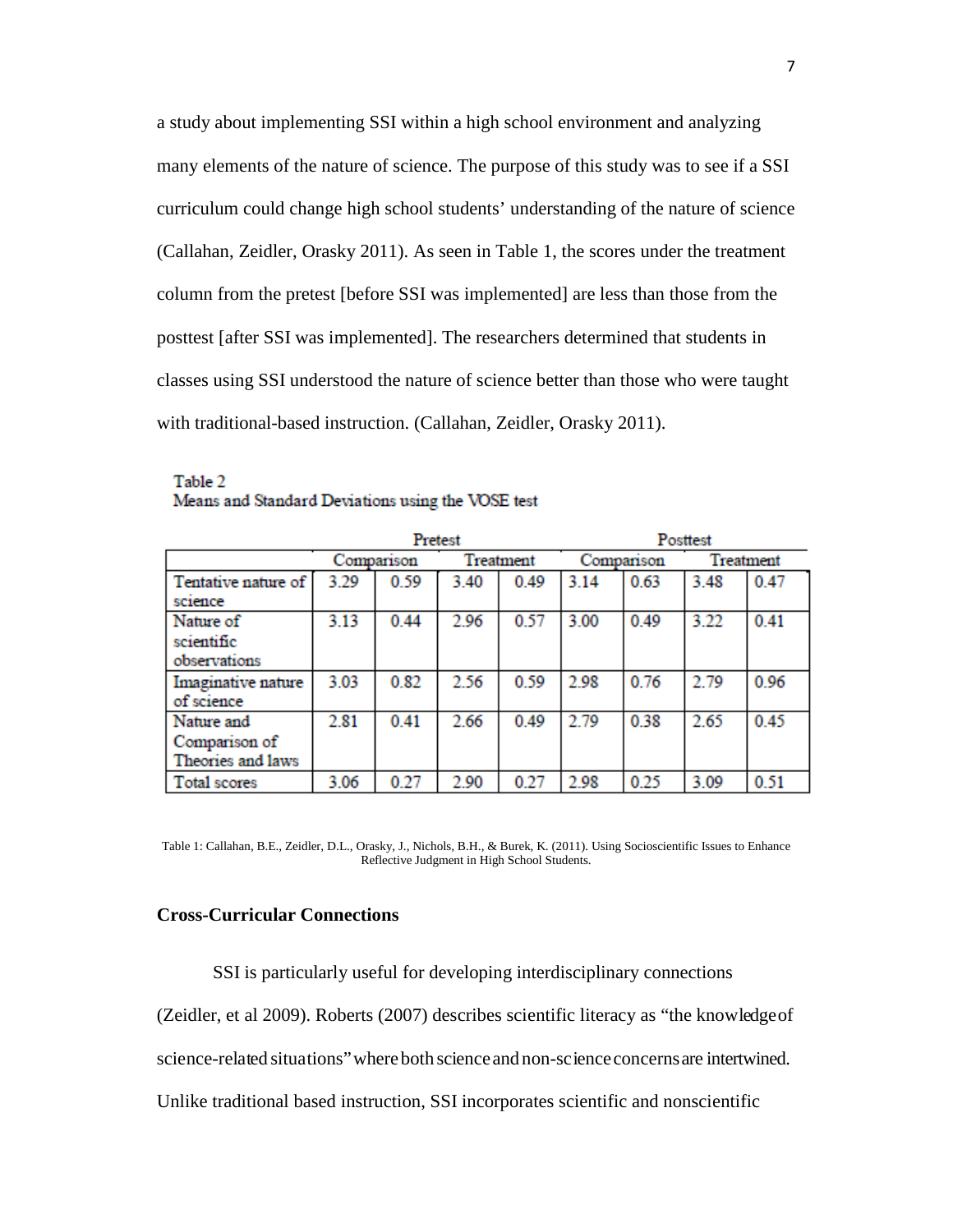curricula, which provides a real scientific framework to motivate students to learn science. Due to the development of cross-curricular connections through the study of socio-scientific-issues, the techniques to solve scientific problems can be applied for quantitative and qualitative courses.

# **Conclusion**

SSI utilizes real society issues and scientific education to develop functional scientific literacy. It is posited that application of SSI will improve the quality of science education. SSI can easily be applied to teachers' curriculums through a developed step-by-step method [by Zeidler (2014) and Kahn (2014)] that bridges formal and informal education. After applying a socio-scientific-issues curriculum within a classroom setting, teachers can begin to see improvements in students understanding of the nature of science and developments cross-curricular learning. The success of SSI is to find social issues connected and relevant to the teacher's curriculum goals.

Research on SSI for the past four decades has laid the groundwork for teachers to implement it in their curriculum. Researchers have repeatedly shown that SSI increases students' retention of science knowledge. Only recently, have researchers successfully created methods for SSI to be applied in a broad array of science classes. For SSI to advance, researchers should create methods that can be easily implemented in college science courses for undergraduates.

8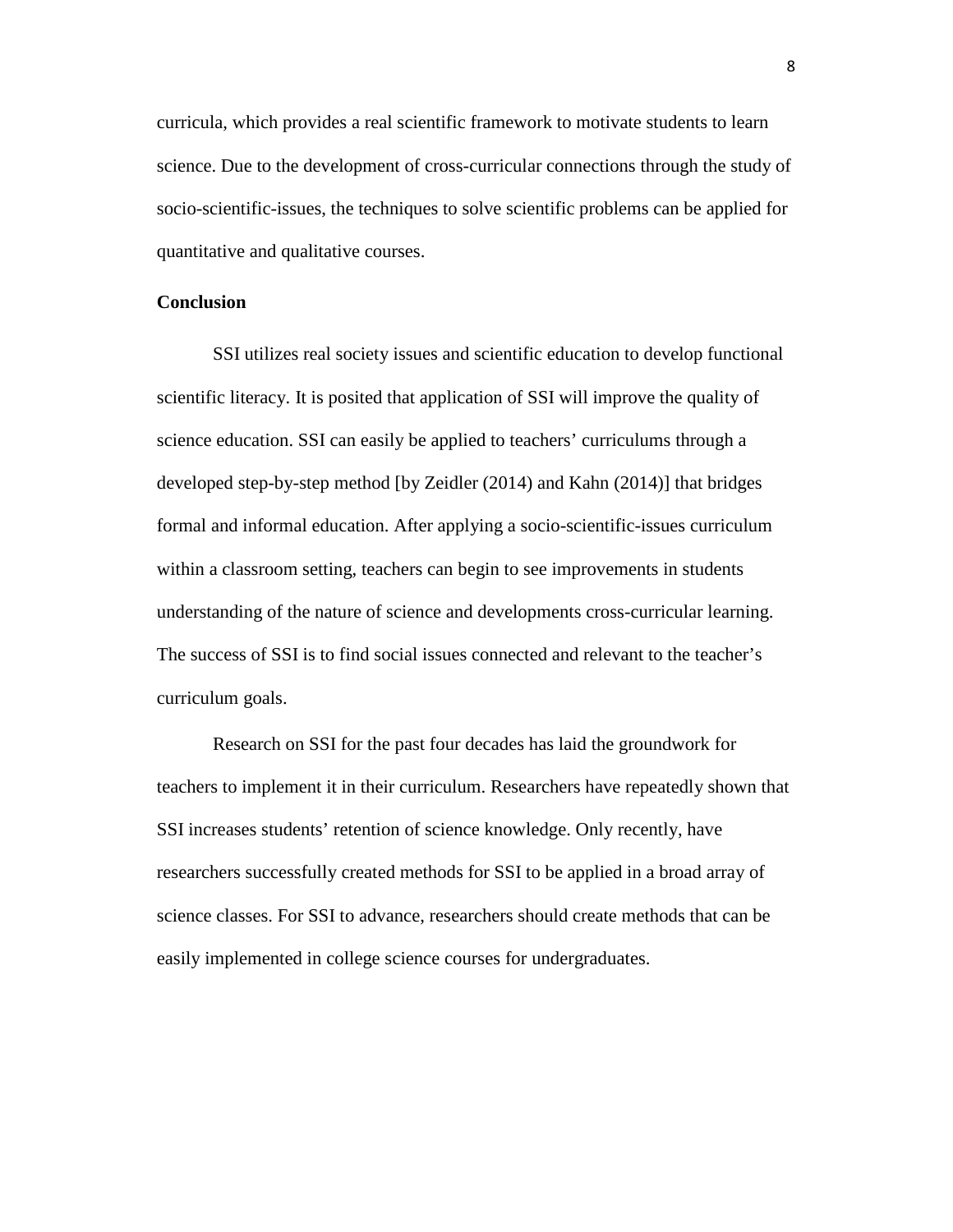# **Works Cited**

Aikenhead, G. S. (1985). Collective decision making in the social context of science. Science Education, 69, 453 – 475.

Banks, M. W. (2002). Give science education the support it needs. Financial Times (London, England), 259.

Callahan, B.E., Zeidler, D.L., Orasky, J., Nichols, B.H., & Burek, K. (2011). Using Socioscientific Issues to Enhance Reflective Judgment in High School Students. Paper presented at the 84th Annual Meeting of the National Association for Research in Science Teaching April, Orlando, FL.

Detterman, D. (1993). The Case for the Prosecution: Transfer as an Epiphenomenon. In D. Detterman & R. Sternberg (Eds.) Transfer on trial: intelligence, cognition and instruction (pp. 1-24). Norwood, NJ: Ablex.

DeWitt, J. & Storksdieck, M. (2008). A Short Review on School Field Trips: Key Findings From the Past and Implications for the Future. Visitor Studies, 11(2), 181- 197.

Fleming, R. (1986a). Adolescent reasoning in socio-scientific issues. Part I: Social cognition. Journal of Research in Science Teaching, 23, 677 –687.

Fleming, R. (1986b). Adolescent reasoning in socio-scientific issues. Part II: Nonsocial cognition. Journal of Research in Science Teaching, 23, 689–698.

Haskell, E. (2001). Transfer of learning: cognition, instruction, and reasoning. New York: Academic Press.

Hogan, K. (2002). Small groups' ecological reasoning while making an environmental management decision. Journal of Research in Science Teaching, 39, 341 –368.

Pedretti, E. (1999). Decision making and STS education: Exploring scientific knowledge and social responsibility in schools and science centers through an issuesbased approach. SchoolScience and Mathematics, 99, 174 –181.

Roberts, D.A. (2007). Scientific literacy/science literacy. In Handbook of research on science education, ed.

Sadler, T.D. Chambers, F.W., & Zeidler, D.L. (2004). Student conceptualizations of the nature of science in response to a socioscientific issue. International Journal of Science Education, 26, 387-409.